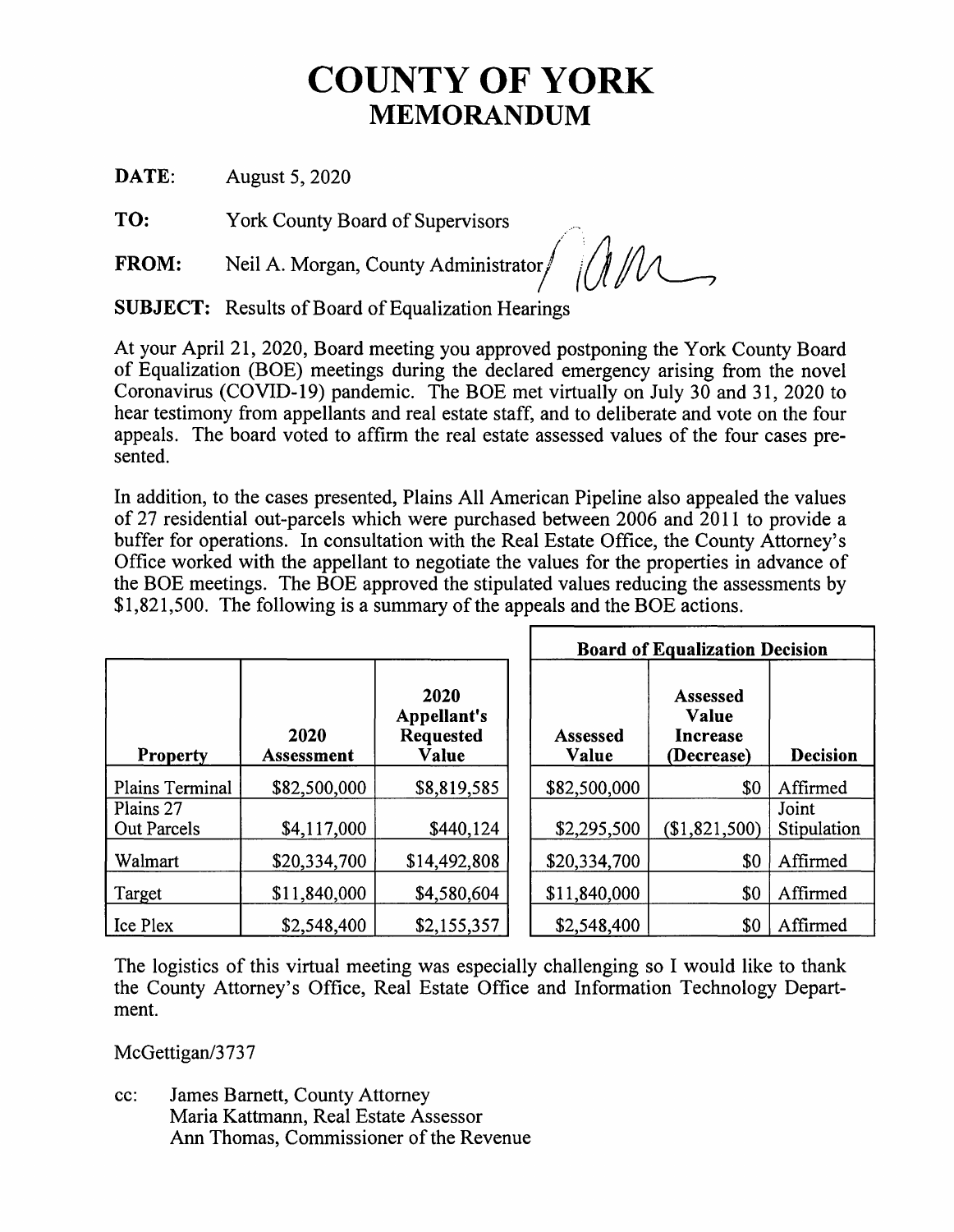## COUNTY OF **YORK MEMORANDUM**

**DATE:** August 4, 2020

**TO:** York County Board of Supervisors

**FROM:** Neil A Morgan, County Administrator

 $p$  a  $p$ 

**SUBJECT:** Facilities & Construction Timelines

## **Background**

As you may recall with the Board's acceptance of the principle recommendations produced by the 2018 Space Study, and your subsequent support of the FY 2020 and 2021 Capital Improvement Plan (CIP), staff has been working on a range of actions necessary to implement the various design, construction, and renovation projects. The purpose of this memorandum is to provide, in a single document, an update of our facility projects, both completed and uncompleted.

## **Current Timing and Financial Plan**

The following are either complete or substantially complete:

- 1. Registrar's Office Washington Square
- 2. Registrar's Office North County
- 3. Parks and Recreation Washington Square
- 4. Office of Tourism (formerly the House on the Hill)
- 5. Fire Station 1
- 6. Human Resources. Move in September 16, 2020.

The following are in various stages of design or construction:

- 1. York Library. Design complete. Tentatively to bid spring of 2021.
- 2. Law Enforcement Building. Concept plan complete. Working on 35% design.
- 3. Public Safety Building. No update extends beyond next two fiscal years.
- 4. Finance Building phases 1 and 2. Currently negotiating architectural contract. No construction date.
- 5. Dockmaster's Building. Design complete. Project on hold due to funding.
- 6. Planning and Development Services. Currently negotiating architectural contract. No construction date.
- 7. IT Building (currently Building Safety). Design work by the Department of Public Works. No construction date.

As the COVID 19 Pandemic began to take hold of our area I shared with the Board my strategies for weathering the emergency, which included pausing the CIP. A revised proposed CIP budget was presented on April 21, 2020. The majority of the planned cash capital projects in the proposed CIP were eliminated for FY 2021, with the exception of